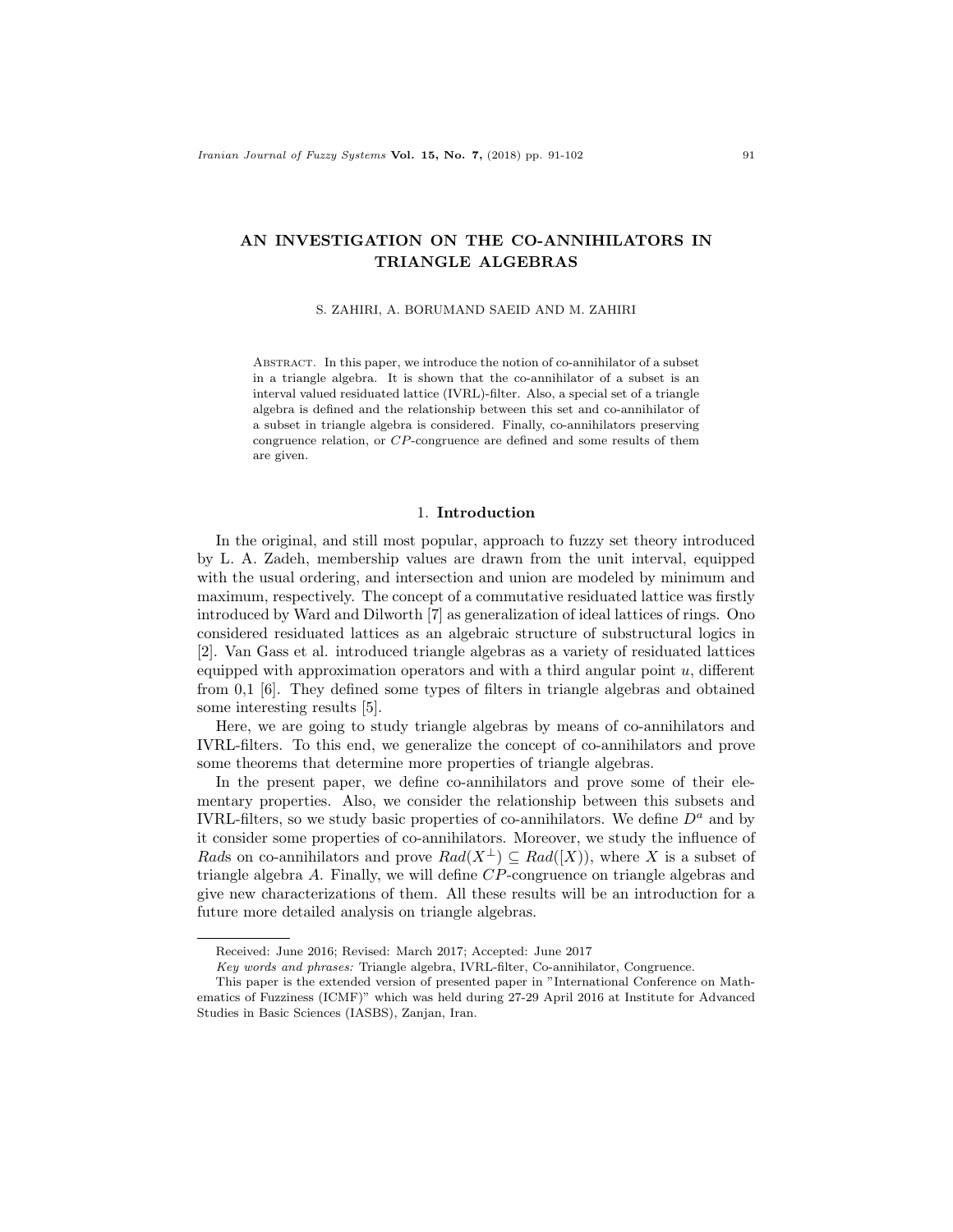#### 2. Preliminaries

**Definition 2.1.** [6] A residuated lattice is an algebra  $\mathcal{L} = (L, \vee, \wedge, *, \rightarrow, 0, 1)$  with four binary operations and two constants 0,1 such that:

- $(L, \vee, \wedge, 0, 1)$  is a bounded lattice.
- ∗ is commutative and associative, with 1 as neutral element, and
- $x * y \leq z$  iff  $x \leq y \to z$ , for all  $x, y$  and  $z$  in  $L$ .

The ordering  $\leq$  and negation  $\neg$  in a residuated lattice  $\mathcal{L} = (L, \vee, \wedge, *, \rightarrow, 0, 1)$ are defined as follows, for all x and y in L:  $x \leq y$  iff  $x \wedge y = x$  (or equivalently, iff  $x \vee y = y$ ; or, also equivalently, iff  $x \rightarrow y = 1$ ) and  $\neg x = x \rightarrow 0$ .

**Lemma 2.2.** [5, 3] Let  $\mathcal{L} = (L, \vee, \wedge, *, \rightarrow, 0, 1)$  be a residuated lattice. Then the following properties are valid, for all  $x, y$  and  $z$  in  $L$ :

(1)  $x \lor y \leq (x \to y) \to y$  (in particular  $x \leq \neg \neg x$ ), (2)  $x * \vee_{i \in I} y_i = \vee_{i \in I} (x * y_i),$ (3)  $(\forall_{i\in I} y_i) \rightarrow x = \land_{i\in I} (y_i \rightarrow x),$ (4)  $(x \rightarrow y) * (y \rightarrow z) \leq (x \rightarrow z),$ (5) If  $x \leq y$ , then  $x * z \leq y * z$ ,  $z \to x \leq z \to y$  and  $y \to z \leq x \to z$ , (6)  $(y \rightarrow z) \leq (x \rightarrow y) \rightarrow (x \rightarrow z)$ , (7)  $x \to (y \to z) = y \to (x \to z) = (x * y) \to z$ , (8)  $\vee_{i\in I} (y_i \to x) \leq (\wedge_{i\in I} y_i) \to x$ , (9)  $x \to y \leqslant (y \to z) \to (x \to z),$  $(10) \neg x \land \neg y \leq \neg (x \lor y).$ 

**Definition 2.3.** [6] Given a lattice  $\mathcal{A} = (A, \vee, \wedge)$ , its triangularization  $\mathbb{T}(\mathcal{A})$  is the structure  $\mathbb{T}(\mathcal{A}) = (Int(\mathcal{A}), \vee, \wedge)$  defined by

 $\bullet Int(\mathcal{A}) = \{ [x_1, x_2] : (x_1, x_2) \in \mathcal{A}^2 \text{ and } x_1 \leq x_2 \},\$  $\bullet$ [ $x_1, x_2$ ]  $\land$  [ $y_1, y_2$ ] = [ $x_1 \land y_1, x_2 \land y_2$ ],  $\bullet$ [ $x_1, x_2$ ]  $\lor$  [ $y_1, y_2$ ] = [ $x_1 \lor y_1, x_2 \lor y_2$ ].

The set  $D_A = \{ [x, x] : x \in L \}$  is called the diagonal of  $\mathbb{T}(A)$ .

Definition 2.4. [6] An interval-valued residuated lattice (IVRL) is a residuated lattice  $(Int(\mathcal{A}), \vee, \wedge, \odot, \rightarrow_{\odot}, [0,0], [1,1])$  on the triangularization  $\mathbb{T}(\mathcal{A})$  of a bounded lattice A, in which the diagonal  $D_A$  is closed under  $\odot$  and  $\rightarrow_{\odot}$ , i.e.  $[x, x] \odot [y, y] \in$  $D_A$  and  $[x, x] \rightarrow \odot [y, y] \in D_A$ , for all  $x, y$  in L.

In triangle algebra  $\mathcal{A} = (A, \vee, \wedge, *, \rightarrow, \nu, \mu, 0, u, 1)$ , operator  $\nu$  (necessity) and  $\mu$  (possibility) are modal operators, and u (uncertainty,  $u \neq 0, u \neq 1$ ) is a new constant. It turns out that triangle algebras are the equational representations of interval-valued residuated lattices (IVRLs).

Theorem 2.5. [6] There is a one-to-one correspondence between the class of IVRLs and the class of triangle algebras. Every extended IVRL is a triangle algebra and conversely, every triangle algebra is isomorphic to an extended IVRL.

**Definition 2.6.** [6] A triangle algebra is a structure  $\mathcal{A} = (A, \vee, \wedge, \ast, \rightarrow, \nu, \mu, 0, u, 1)$ in which  $(A, \vee, \wedge, *, \rightarrow, 0, 1)$  is a residuated lattice,  $\nu$  and  $\mu$  are unary operations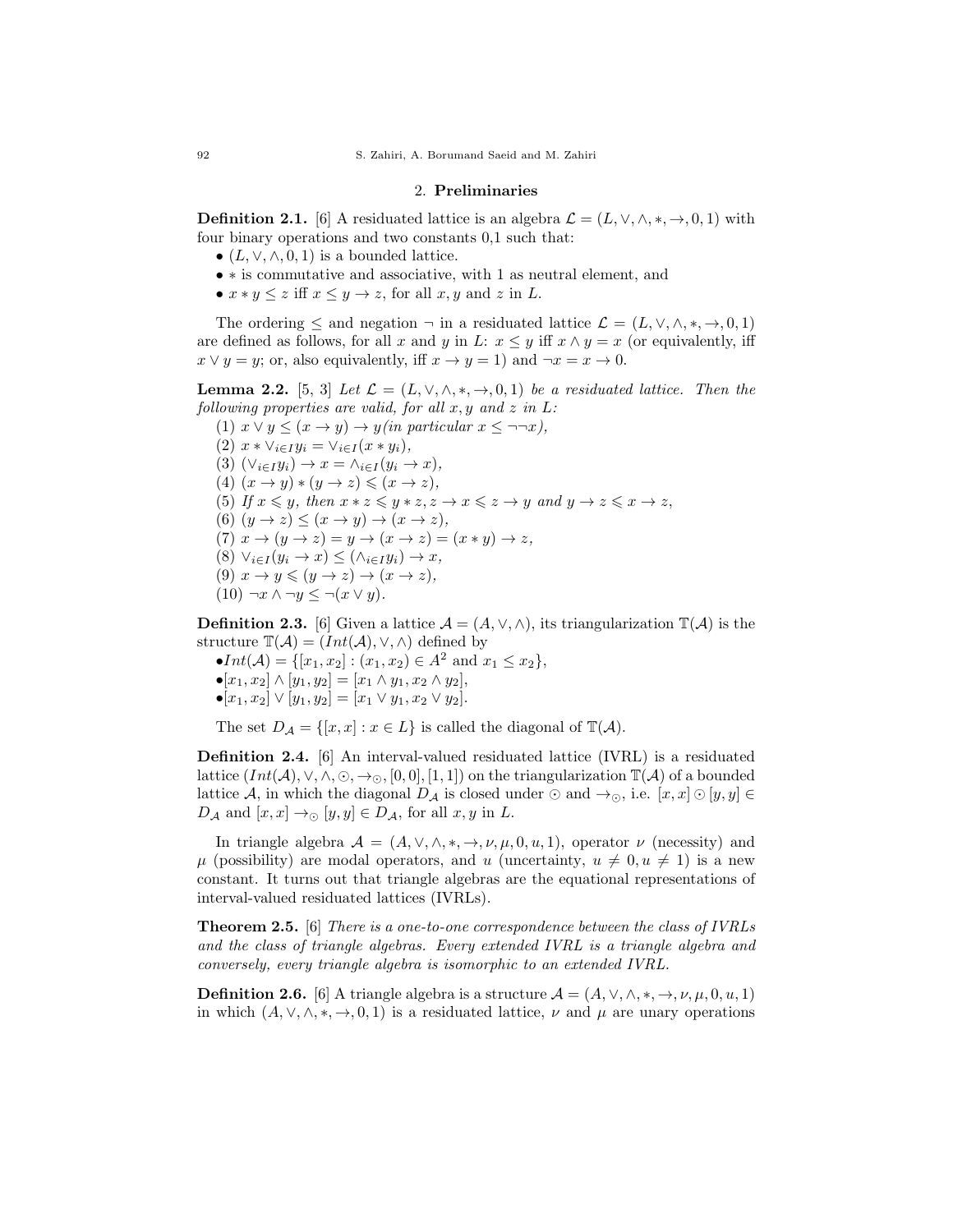on A, u a constant, and satisfying the following conditions:

| $(T.1)\nu x \leq x,$                                                                             | $(T.1^{'})x \leq \mu x,$                     |
|--------------------------------------------------------------------------------------------------|----------------------------------------------|
| $(T.2)\nu x \leq \nu \nu x,$                                                                     | $(T.2^{'})\mu\mu x \leq \mu x,$              |
| $(T.3)\nu(x\wedge y) = \nu x \wedge \nu y,$                                                      | $(T.3^{'})\mu(x\wedge y)=\mu x\wedge \mu y,$ |
| $(T.4)\nu(x\vee y) = \nu x \vee \nu y,$                                                          | $(T.4^{'})\mu(x \vee y) = \mu x \vee \mu y,$ |
| $(T.5)\nu u = 0,$                                                                                | $(T.5^{'})\mu u=1,$                          |
| $(T.6)\nu\mu x = \mu x,$                                                                         | $(T.6^{'})\mu\nu x = \nu x,$                 |
| $(T.7)\nu(x \rightarrow y) \leq \nu x \rightarrow \nu y,$                                        |                                              |
| $(T.8)(\nu x \leftrightarrow \nu y) * (\mu x \leftrightarrow \mu y) \leq (x \leftrightarrow y),$ |                                              |
| $(T.9)\nu x \rightarrow \nu y \leq \nu (\nu x \rightarrow \nu y).$                               |                                              |

From now  $(A, \vee, \wedge, \rightarrow, \nu, \mu, 0, u, 1)$  or simply A is a triangle algebra.

**Definition 2.7.** [8] A triangle algebra A is called an  $MTL$ -triangle algebra if it satisfies the following equation, for all  $x, y \in A$ :

$$
(x \to y) \lor (y \to x) = 1
$$
 (prelinearity).

**Definition 2.8.** [5] An IVRL-filter of A is a non-empty subset F of A satisfying:

- $(F.1)$  if  $x \in F, y \in A$  and  $x \leq y$ , then  $y \in F$ ,
- $(F.2)$  if  $x, y \in F$ , then  $x * y \in F$ ,
- $(F.3)$  if  $x \in F$ , then  $\nu x \in F$ .

An alternative definition for an IVRL-filter F of a triangle algebra  $\mathcal{A} = (A, \vee, \wedge, *,$  $\rightarrow$ ,  $\nu$ ,  $\mu$ , 0,  $u$ , 1) is the following:

 $\bullet$  1  $\in$  F,

- for all x and y in A: if  $x \in F$  and  $x \to y \in F$ , then  $y \in F$ .
- if  $x \in F$ , then  $\nu x \in F$ .

For all  $x, y \in A$ , we write  $x \equiv_F y$  iff  $x \to y$  and  $y \to x$  are both in F.

 $\equiv_F$  is always a congruence relation [5]. Note that  $(F.3)$  is a necessary condition for this statement. Indeed, if  $\equiv_F$  is a congruence relation on a triangle algebra  $\mathcal{A} = (A, \vee, \wedge, \ast, \to, \nu, \mu, 0, u, 1)$  and  $x \in F$ , then  $x \equiv_F 1$  and therefor  $\nu x \equiv_F \nu 1 = 1$ , which is equivalent with  $\nu x \in F$ .

**Definition 2.9.** [9] Let  $S \subseteq A$ , a nonempty subset of A,  $a \in A$ . Then  $[S] = \{x \in A\}$  $A: s_1 * ... * s_n \leq \nu x$ , for some  $n \geq 1$  and  $s_1, ..., s_n \in S$ .

**Definition 2.10.** [8] Let  $F$  be an IVRL-filter of  $MTL$ -triangle algebra  $A$ . Then  $Rad(F) = \{x \in A : \neg(\nu x^n) \to \nu x \in F, \text{ for all } n \in \mathbb{N}\}.$ 

**Definition 2.11.** [8] Dense elements of a triangle algebra A is defined as  $D_s(A)$  =  ${a \in A \mid \neg \nu a = 0}.$ 

**Definition 2.12.** [5] • An IVRL-extended prime filter of A is a filter F of A such that  $\nu x \to \nu y \in F$  or  $\nu y \to \nu x \in F$ , for all  $x, y \in A$ .

• An IVRL-extended prime filter of the second kind is a filter  $F$  of  $A$  such that for all x and y in L: if  $\nu(x \vee y) \in F$ , then  $\nu x \in F$  or  $\nu y \in F$  (or both).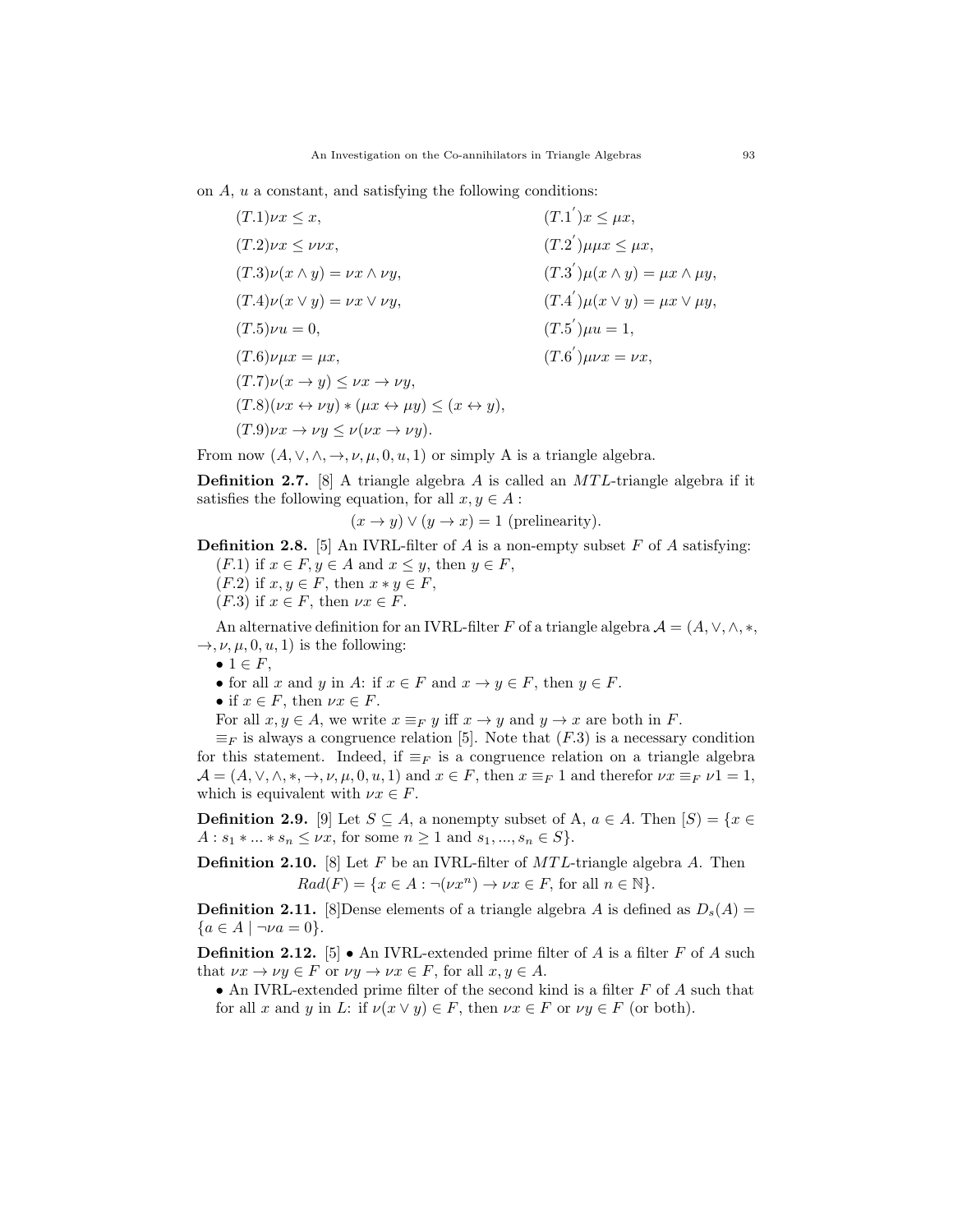94 S. Zahiri, A. Borumand Saeid and M. Zahiri

## 3. Co-annihilators in Triangle Algebras

**Definition 3.1.** Let  $X$  be a nonempty subset of  $A$ . Then we define

 $X^{\perp} = \{a \in A \mid \nu a \vee x = 1, \text{ for all } x \in X\}.$ 

 $X^{\perp}$  is called co-annihilator of X.

Clearly,  $\{1\}^{\perp} = A$ ,  $\{0\}^{\perp} = A^{\perp} = \{1\}$ . We have  $X^{\perp} = \bigcap \{\{x\}^{\perp} | x \in X\}$ , where  $X \subseteq A$  and  $\left| \right| \{a\}^{\perp} = A$ , for all  $a \in A$ .

**Example 3.2.** Let  $A = \{ [0, 0], [0, a], [0, b], [a, a], [b, b], [0, 1], [a, 1], [b, 1], [1, 1] \}.$  Define  $\odot$  and  $\Rightarrow$  as follows:

| $\odot$   0 a b 1 |                                                             |  | $\Rightarrow$ 0 a b 1           |                                    |  |
|-------------------|-------------------------------------------------------------|--|---------------------------------|------------------------------------|--|
|                   | $\boxed{0}$ $\boxed{0}$ $\boxed{0}$ $\boxed{0}$ $\boxed{0}$ |  | $0 \mid 1 \mid 1 \mid 1 \mid 1$ |                                    |  |
|                   | $a \begin{bmatrix} 0 & a & 0 & a \end{bmatrix}$             |  |                                 | $a \mid b \mid 1 \mid b \mid 1$    |  |
|                   | $b \begin{bmatrix} 0 & 0 & b & b \end{bmatrix}$             |  |                                 | $b \mid a \mid a \mid 1 \mid 1$    |  |
|                   | $1 \mid 0 \quad a \quad b \quad 1$                          |  |                                 | $1 \mid 0 \quad a \quad b \quad 1$ |  |

And we define  $\nu$ ,  $\mu$ ,  $*$  and  $\rightarrow$  as follows:

 $\nu[x_1,x_2] \,=\, [x_1,x_1],\ \mu[x_1,x_2] \,=\, [x_2,x_2],\ [x_1,x_2] * [y_1,y_2] \,=\, [x_1 \odot y_1, x_2 \odot y_2],$  $[x_1, x_2] \to [y_1, y_2] = [(x_1 \Rightarrow y_1) \land (x_2 \Rightarrow y_2), x_2 \Rightarrow y_2].$ 

Then  $(A, \vee, \wedge, *, \to, \nu, \mu, [0, 0], [0, 1], [1, 1])$  is a triangle algebra with  $[0, 0]$  as smallest and [1, 1] as greatest element. Let  $X = \{[a, 1]\}\$ . Then  $X^{\perp} = \{[b, b], [b, 1], [1, 1]\}\$ .



**Proposition 3.3.** Let X be a nonempty subset of A. Then  $X^{\perp}$  is an IVRL-filter of A. If  $X \neq \{1\}$ , then  $X^{\perp}$  is proper.

*Proof.* It is clear that  $1 \in X^{\perp}$ . Let  $a, a \to b \in X^{\perp}$ . Then  $\nu(a \to b) \leq \nu a \to \nu b \leq$  $\nu a \rightarrow (\nu b \vee x), x \leq \nu b \vee x = 1 \rightarrow (\nu b \vee x) = (\nu a \vee x) \rightarrow (\nu b \vee x).$  So

$$
1 = \nu(a \to b) \lor x
$$
  
\n
$$
\leq (\nu a \to \nu b) \lor x
$$
  
\n
$$
\leq [\nu a \to (\nu b \lor x)] \lor [(\nu a \lor x) \to (\nu b \lor x)]
$$
  
\n
$$
\leq [\nu a \land (\nu a \lor x)] \to (\nu b \lor x)]
$$
  
\n
$$
= \nu a \to (\nu b \lor x).
$$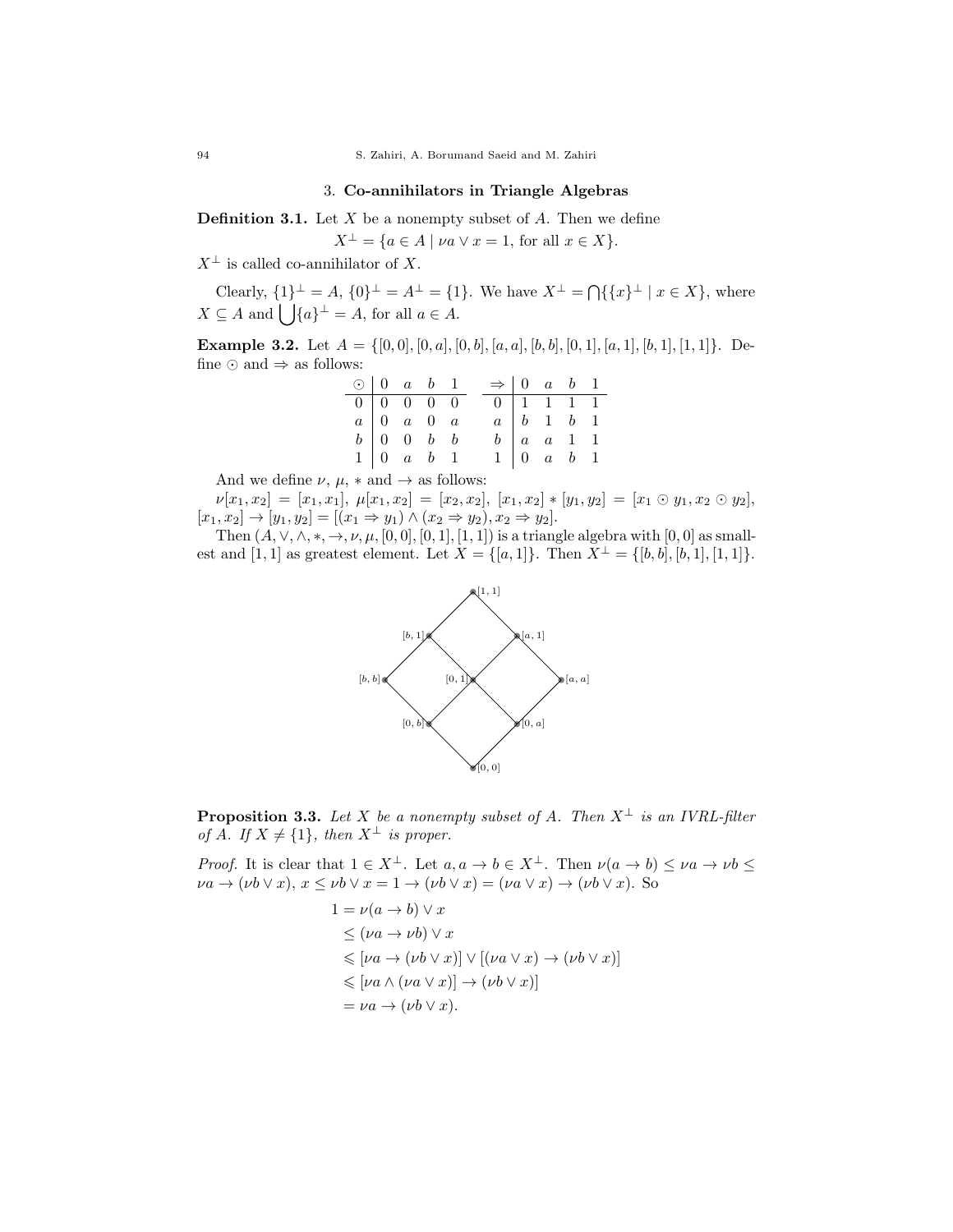Thus  $\nu a \le \nu b \vee x$ , so  $1 = \nu a \vee x \le (\nu b \vee x) \vee x = \nu b \vee x$ . Hence  $b \in X^{\perp}$ . Since  $\nu\nu a = \nu a$ , if  $a \in X^{\perp}$ , then  $\nu a \in X^{\perp}$ . Let  $X \neq \{1\}$  and X be a nonempty subset of A. Then there is an element  $a \in X$  such that  $a \neq 1$  and  $0 \vee a = a \neq 1$ . Therefore,  $X^{\perp}$  is proper.

**Proposition 3.4.** Let  $X, Y \subseteq A$ . Then  $(X \times Y)^{\perp} = X^{\perp} \times Y^{\perp}$ .

*Proof.*  $\forall (x, y) \in X \times Y$ , we have

$$
(X \times Y)^{\perp} = \{(a, b) \in A \times A \mid (\nu(a, b) \vee (x, y)) = (1, 1)\}
$$
  
= \{(a, b) \in A \times A \mid ((\nu a, \nu b) \vee (x, y)) = (1, 1)\}  
= \{(a, b) \in A \times A \mid ((\nu a \vee x) = 1, (\nu b \vee y) = 1))\}  
= X^{\perp} \times Y^{\perp}.

**Proposition 3.5.** Let F be an IVRL-filter of A and  $X/F \subseteq A/F$ . Then  $(X/F)^{\perp} =$  $X^{\perp}/F$ .

*Proof.* For all  $[x] \in X/F$ , we have

$$
(X/F)^{\perp} = \{ [a] \in A/F \mid \nu[a] \vee [x] = [1] \}
$$

$$
= \{ [a] \in A/F \mid [\nu a \vee x] = [1] \}
$$

$$
= X^{\perp}/F.
$$

In the following example we show  $Rad([X]) \neq Rad(X^{\perp}).$ 

**Example 3.6.** In Example 3.2, let  $X = \{(a, a), [a, 1]\}$ . Then  $[X] = \{(a, a), [a, 1], [1, 1]\}$ ,  $Rad([X)) = \{[a, a], [a, 1], [1, 1]\}.$  We have  $X^{\perp} = \{[b, b], [b, 1], [1, 1]\}, Rad(X^{\perp}) =$  $\{[b, b], [b, 1], [1, 1]\}$ . So  $Rad(X)) \neq Rad(X^{\perp})$ .

For all  $a \in A$ , we denote

 $D^a = \{x \in A \mid x \to \nu a = \nu a, \nu a \to x = x\}.$ 

Clearly,  $\nu a \in D^x$  iff  $\nu x \in D^a$ . Also, we have  $D^{\mu\nu a} = D^{\nu a} = D^a$ ,  $D^1 = A$ .

**Remark 3.7.** For all,  $x \in D_s(A)$  we have  $\nu x \to 0 = 0$  so  $D^0 \subseteq D_s(A)$ . Since  $0 \rightarrow \nu x = 1 \neq \nu x$ , then the converse is not true.

Let  $x \vee y := [(x \rightarrow y) \rightarrow y] \wedge [(y \rightarrow x) \rightarrow x]$ , for all  $x, y \in A$ .

**Proposition 3.8.** For all  $a \in A$ ,  $D^a$  is an IVRL-filter of  $A$ ,  $D^a = \{a\}^{\perp}$ .

*Proof.* Let  $\nu a \vee x = 1$ . Then  $(\nu a \rightarrow x) \rightarrow x = 1$  and  $(x \rightarrow \nu a) \rightarrow \nu a = 1$ , so  $\nu a \rightarrow x = x$  and  $x \rightarrow \nu a = \nu a$ . Thus

$$
\{a\}^{\perp} = \{x \in A \mid \nu a \lor x = 1\}
$$
  
=  $\{x \in A \mid x \to \nu a = \nu a, \nu a \to x = x\}$   
=  $D^a$ .

 $\Box$ 

 $\Box$ 

 $\Box$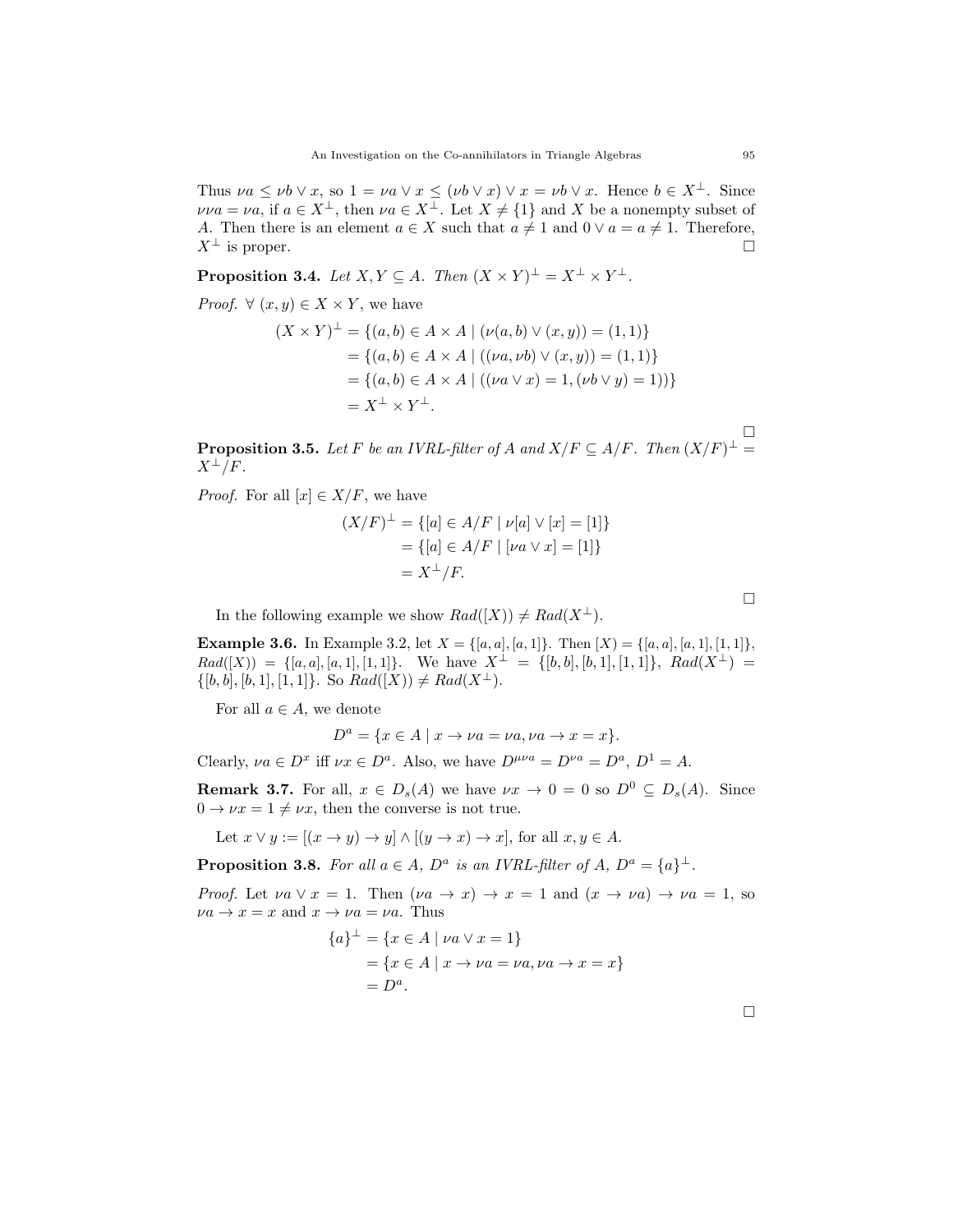**Definition 3.9.** The order of  $x \in A$ , denoted by  $ord(x)$  is the smallest  $n \in \mathbb{N}$  such that  $x^n = x * ... * x = 0$ . If there is no such n, thus  $ord(x) = \infty$ .  $n - times$ 

In the following proposition and example, the relationship between  $ord(a)$  and  $D^a$  will be considered.

**Proposition 3.10.** If ord(a) <  $\infty$ , then  $D^a = \{1\}$ .

*Proof.* Assume  $ord(a) = m < \infty$ ,  $x \in D^a$ . Then  $a \in D^x$  which is an IVRL-filter. So  $a^m \in D^x$ , hence  $0 \in D^x$  and so  $\nu 0 \to x = 0 \to x = x$ . Hence  $x = 1$ .

In the following example we show that the converse of above proposition is not true.

**Example 3.11.** In Example 3.2,  $D^{[0,a]} = \{[1,1]\}$ . But ord $([0,a]) = \infty$ .

In the following proposition we consider the relationship between  $X^{\perp}$  and  $D^{x}$ , for all  $X \subseteq A$ ,  $x \in A$ .

**Proposition 3.12.** Let X be a non empty subset of A and  $x \in X$ . Then  $X^{\perp} =$  $\bigcap_{x\in X}D^x=\bigcap_{x\in X}\{x\}^{\perp}.$ 

*Proof.*  $a \in X^{\perp}$  iff  $\forall x \in X$ :  $\nu a \lor x = 1$  iff  $\forall x \in X$ :  $a \in \{x\}^{\perp}$  iff  $a \in \cap_{x \in X} \{x\}^{\perp}$  $\bigcap_{x\in X}D^x.$ .

**Proposition 3.13.** Let A be an MTL-triangle algebra and  $X^{\perp}$  be an IVRLextended prime filter of A and  $a, b \in X$ , then either  $x \in D^{a \to b}$  or  $x \in D^{b \to a}$ , for all  $x \in X$ .

*Proof.* Since  $(a \to b) \lor (b \to a) = 1$  and  $X^{\perp}$  is an IVRL-extended prime filter of A, either  $a \to b \in X^{\perp} = \bigcap_{x \in X} D^x$  or  $b \to a \in X^{\perp} = \bigcap_{x \in X} D^x$ . So  $x \in D^{a \to b}$  or  $x \in D^{b \to a}$ , for all  $x \in X$ .

In the following example we show that the converse of above proposition is not true.

**Example 3.14.** in Example 3.2, if  $X = \{[0,1]\}$ , then  $X^{\perp} = \{[1,1]\}$  and  $X^{\perp}$  is not an IVRL-extended prime filter of A. But  $x \in D^{[1,1]} = A$ , for all  $x \in X$ .

**Proposition 3.15.** Let  $\emptyset \neq X \subseteq A$ . Then  $[X] \cap X^{\perp} = \{1\}$ , in particular,  $D^x \cap A$  $[X] = \{1\}$ , for all  $x \in A$ . If F is an IVRL-filter of A, then  $F \cap F^{\perp} = \{1\}$ .

*Proof.* Let  $a \in [X] \cap X^{\perp}$ . Then  $a \in X^{\perp}$  and  $x \to \nu a = \nu a$ , for all  $x \in X$ . Whence  $a \in [x], \nu a \geq x_1 * x_2 * ... * x_n$ , for some  $x_1, ..., x_n \in X$ . Hence

 $1 = x_1 \rightarrow (...x_{n-1} \rightarrow (x_n \rightarrow \nu a)...) = \nu a.$ 

Second part follows by the fact  $D^x = \{x\}^{\perp}$ . Since F is an IVRL-filter and  $a \in [F)$ , then  $a \in F$  as  $\nu a \geq x_1 * x_2 * \ldots * x_n$ , for some  $x_1, \ldots, x_n \in F$  and  $x_1 * \ldots * x_n \in F$ . Hence  $[F] = F$  and  $F \cap F^{\perp} = [F] \cap F^{\perp} = \{1\}.$ 

**Proposition 3.16.** Let F be an IVRL-filter of A. Then  $F^{\perp}$  is an IVRL-extended prime filter of the second kind of A iff F is linear,  $F \neq \{1\}$ .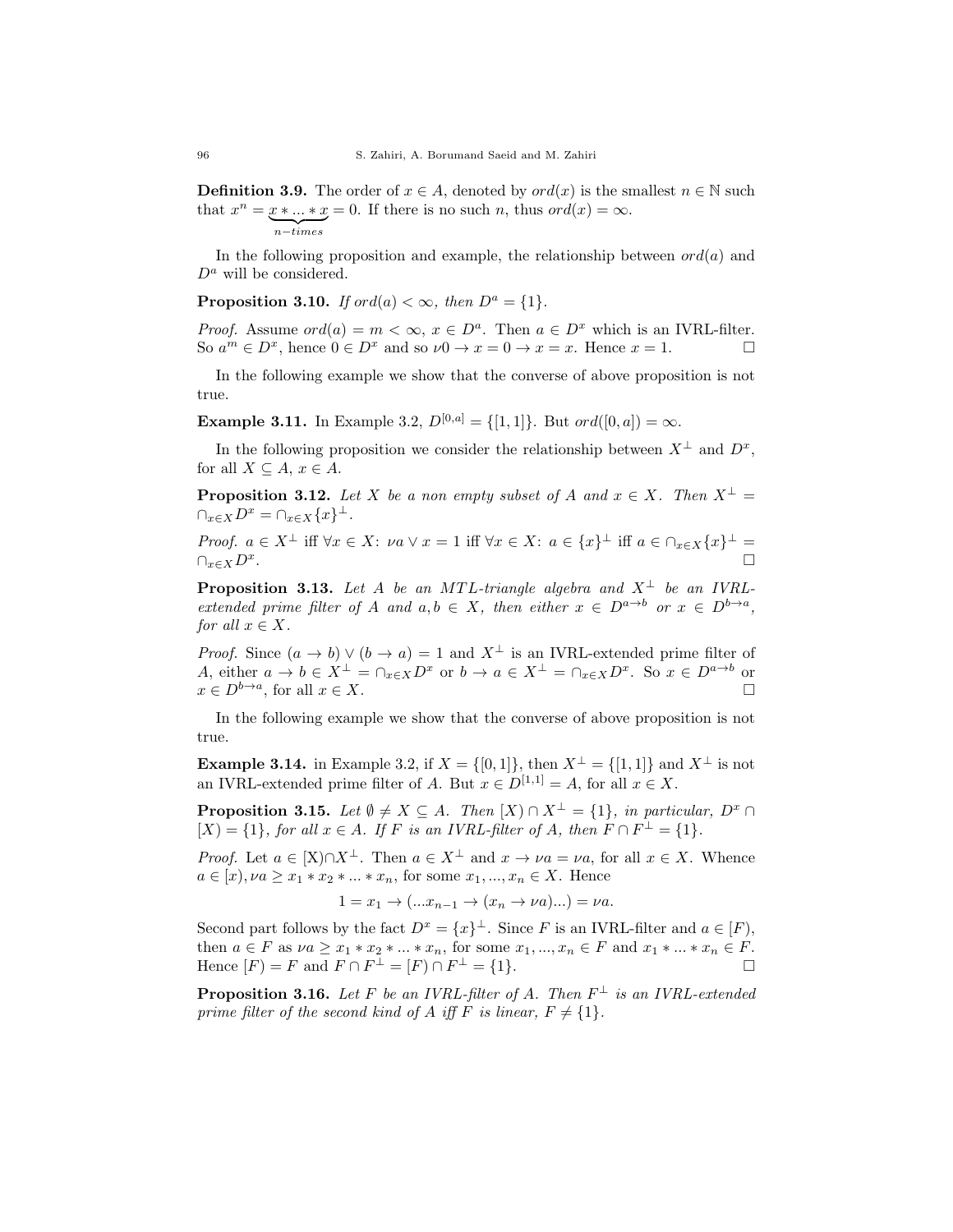*Proof.* Let F be linear and  $F \neq \{1\}$  and  $\nu a \lor \nu b \in F^{\perp}$  but  $\nu a \notin F^{\perp}$ ,  $\nu b \notin F^{\perp}$ . Then there exist  $x, y \in F$  such that  $\nu a \lor x \neq 1$ ,  $\nu b \lor y \neq 1$ . Set  $z = x \land y$ . Then  $z \in F$  as F is an IVRL-filter of A, we have  $\nu a \vee z \neq 1$ ,  $\nu b \vee z \neq 1$ . Since  $z \leq \nu a \vee z$ ,  $\nu b \vee z$ , we conclude  $\nu a \vee z, \nu b \vee z \in F$ . As F is linear, we may assume  $\nu b \vee z \leq \nu a \vee z$ . Now

$$
1 = (\nu a \lor \nu b) \lor z = \nu a \lor (\nu b \lor z) \leq \nu a \lor (\nu a \lor z) = \nu a \lor z,
$$

which is a contradiction. Therefore,  $\nu a \in F^{\perp}$  or  $\nu b \in F^{\perp}$  and so F is an IVRLextended prime filter of the second kind.

Conversely, let  $F$  be an IVRL-extended prime filter of the second kind. Then  $F \neq \{1\}$  as otherwise we would have  $F^{\perp} = A$ . Let  $a, b \in F$ . Since  $b \leq a \rightarrow b, a \leq$  $b \to a$  and F is an IVRL-filter,  $a \to b, b \to a \in F$ . By Proposition 3.13, either  $a \to b, b \to a \in D^{a \to b}$  or  $a \to b, b \to a \in D^{b \to a}$ . In the first case  $1 = (b \to a) \vee (b \to a)$  $a) = (b \rightarrow a)$ , hence  $b \leq a$ . So F is linear.

In the following theorem we give some properties of  $X^{\perp}$ .

**Theorem 3.17.** Let 
$$
\emptyset \neq X, Y \subseteq A
$$
. Then we have:  
\n(1) If  $X \subseteq Y$ , then  $Y^{\perp} \subseteq X^{\perp}$ .  
\n(2)  $X \subseteq X^{\perp \perp}$ .  
\n(3)  $X^{\perp} = X^{\perp \perp \perp}$ .  
\n(4)  $X^{\perp} = [X)^{\perp}$ .  
\n(5) If  $h : A \longrightarrow A$  is an endomorphism and  $X \subseteq A$ , then  $h(X^{\perp}) \subseteq h(X)^{\perp}$ .  
\n(6)  $(\bigcup_{i \in I} X_i)^{\perp} = \bigcap_{i \in I} X_i^{\perp}$ , for  $X_i \subseteq A$ .  
\n(7)  $\bigcap_{i \in I} X_i^{\perp} \subseteq (\bigcap_{i \in I} X_i)^{\perp}$ , for  $X_i \subseteq A$ .  
\n(8) If  $X \cap X^{\perp} \neq \emptyset$ , then  $\{1\} \subseteq X \cap X^{\perp}$ .  
\n(9)  $(X * Y)^{\perp} \subseteq X^{\perp} \cap Y^{\perp}$ .  
\n*Proof.* (1) Let  $a \in \bigcap_{y \in Y} \{y\}^{\perp}$ . Then for all  $x \in X \subseteq Y$  we have  $x \rightarrow \nu a = \nu a, \nu a \rightarrow$ 

 $x = x$ . So  $a \in \bigcap_{x \in X} \{x\}^{\perp}$ . Hence  $Y^{\perp} = \bigcap_{y \in Y} \{y\}^{\perp} \subseteq \bigcap_{x \in X} \{x\}^{\perp} = X^{\perp}$ .

(2)  $X^{\perp \perp} = \{a \in A \mid \nu a \vee x = 1 \text{ for all } x \in X^{\perp}\}\.$  If  $b \in X$ , then  $\nu b \vee x = 1$ , for all  $\nu b \vee x = 1$ , for all  $x \in X^{\perp}$ . So  $b \in X^{\perp \perp}$ .

(3) By (2),  $X^{\perp} \subseteq X^{\perp\perp\perp}$ . By (1) we have  $X^{\perp\perp\perp} \subseteq X^{\perp}$ . Thus (3) holds.

(4) We know  $X \subseteq [X]$ , so  $[X]^{\perp} \subseteq X^{\perp}$ . Conversely, let  $y \in X^{\perp}$ . Then for all,  $x_i \in X, i = 1, ..., n, \nu y \vee x_i = 1$ . By Induction on n we have  $\nu y \vee (x_1 * \cdots * x_n) = 1$ . For  $n = 1$ , the claim is true. If for  $n = k$  the claim is true, we show that for  $n = k + 1$  is true. So

1 = (νy ∨ x) ∗ (νy ∨ xk+1) = [νy ∗ (νy ∨ xk+1)] ∨ [x ∗ (νy ∨ xk+1)] = νy ∨ [(x ∗ νy) ∨ (x ∗ xk+1)] ≤ νy ∨ [νy ∨ (x<sup>1</sup> ∗ · · · ∗ xk+1)] = νy ∨ (x<sup>1</sup> ∗ · · · ∗ xk+1).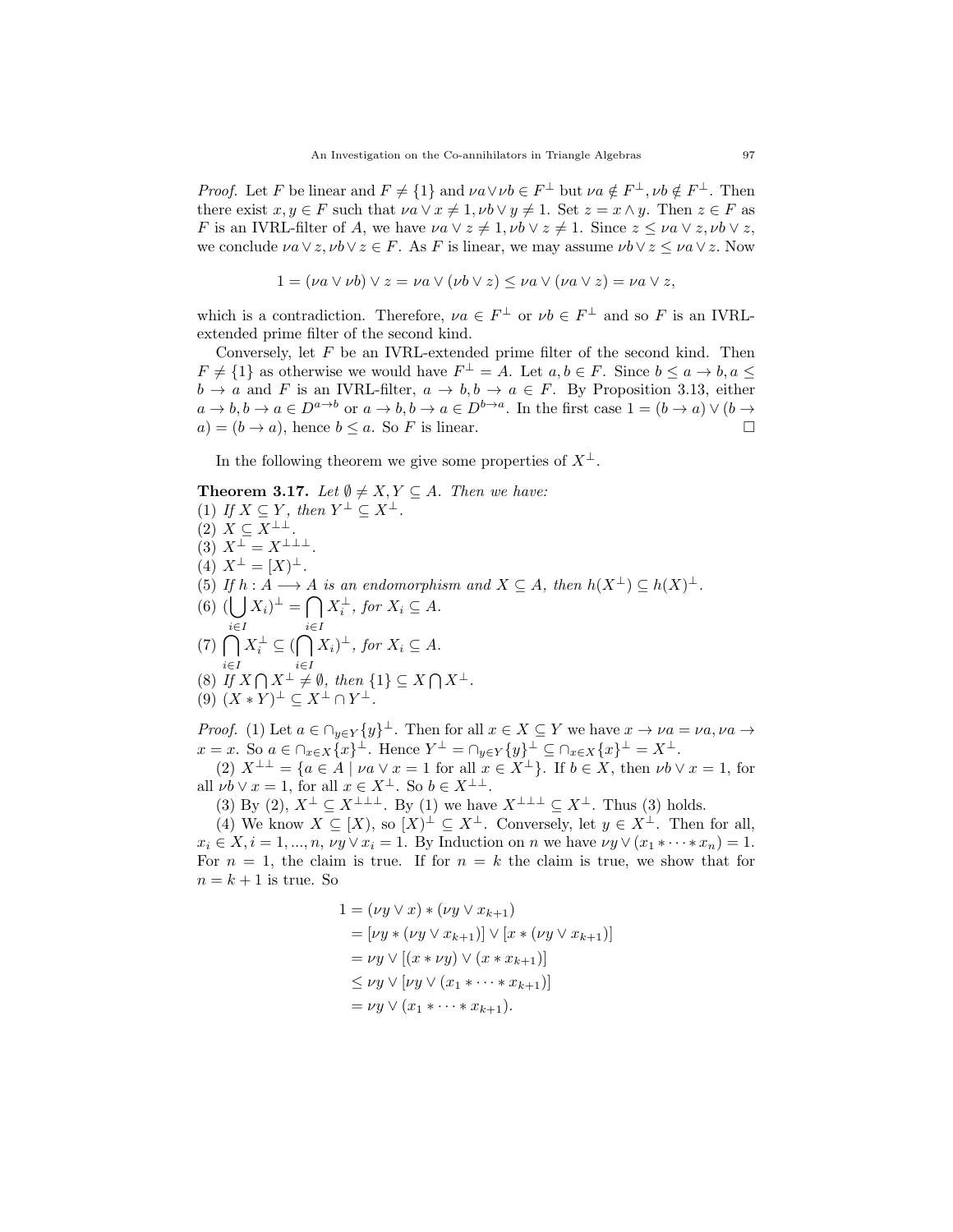Hence, the claim holds for all natural numbers n. Let  $a \in [X]$ . Then  $\nu a >$  $x_1 * \cdots * x_n$ , for some  $x_1, \cdots, x_n \in X$ . Thus  $1 = \nu y \vee (x_1 * \cdots * x_n) \leq \nu y \vee \nu a$ . And so  $\nu y \vee \nu a = 1$ , for all  $a \in [X]$ . Hence  $y \in [X]^{\perp}$  and  $X^{\perp} \subseteq [X]^{\perp}$ .

(5) Let  $X \subseteq A$ ,  $h : A \longrightarrow A$  be endomorphism and  $y \in h(X^{\perp})$ . So there exists  $x \in X^{\perp}$  such that  $y = h(x)$ . Hence  $\nu x \vee a = 1$ , for all  $a \in X$ . Since h is endomorphism we have  $\nu h(x) \vee h(a) = h(1)$ , for all  $a \in X$ . Thus  $y = h(x) \in h(X)^{\perp}$ .

(6) Let 
$$
x \in \bigcap_{i \in I} X_i^{\perp}
$$
. Then  $(\forall i \in I)$   $x \in X_i^{\perp}$ . So  $(\forall i \in I)$   $(\forall a \in X_i)$ ,  $\nu x \vee a = 1$ .

Thus  $\nu x \vee a = 1$ , for all  $a \in |$ i∈I  $X_i$ ; hence  $x \in (\bigcup_i$ i∈I  $X_i)^\perp$ .

The converse is clear by part (1).

(7) Let  $a \in \bigcap_{i \in I} X_i^{\perp}$ , where  $i \in I$ . Then  $a \in X_i^{\perp}$ , for all  $i \in I$ . Thus  $\nu a \vee x_i = 1$ , for all  $x_i \in X_i$ ,  $i \in I$ . So  $\nu a \vee k = 1$ , for all  $k \in \bigcap$ i∈I  $X_i$ ; hence  $a \in (\bigcap$ i∈I  $(X_i)^{\perp}$ .

(8) Let  $X \cap X^{\perp} \neq \emptyset$ . Since  $1 \vee x = 1$ , for all  $x \in X$ , we have  $\{1\} \subseteq X \cap X^{\perp}$ . (9) Let  $a \in (X * Y)^{\perp}$ . Then  $\nu a \vee (x * y) = 1$ , for all  $x \in X, y \in Y$ . Since  $1 = va \vee (x * y) \leq va \vee x$ , so  $va \vee x = 1$  and so  $a \in X^{\perp}$ . Similarly,  $a \in Y^{\perp}$ . Hence  $a \in X^{\perp} \cap Y^{\perp}.$ <sup>⊥</sup>.

In the following example we show that equality in Theorem 3.17  $(1), (2), (7)$  does not hold generally.

## Example 3.18. In Example 3.2,

• Let  $X = \{[a,1]\}, Y = \{[1,1]\}.$  Then  $\{[b,b],[b,1],[1,1]\} = X^{\perp} \subseteq Y^{\perp} = A$ , but  $Y \nsubseteq X$ . So the converse of part (i) is not true.

• If  $X = \{[0,1]\}$ , then  $X^{\perp} = \{[1,1]\}, X^{\perp\perp} = A$ . Thus  $X^{\perp\perp} \nsubseteq X$  and so equality in  $(ii)$  does not hold.

• Let  $X = \{ [1, 1] \}, Y = \{ [a, a], [a, 1], [1, 1] \}.$  Then  $X^{\perp} = A, Y^{\perp} = \{ [b, b], [b, 1], [1, 1] \}$ and so  $(X \cap Y)^{\perp} = A \nsubseteq X^{\perp} \cap Y^{\perp} = Y^{\perp}$ .

**Proposition 3.19.** Let F be a linear IVRL-filter of A and  $1 \neq x \in F$ ,  $x \vee \neg x = 1$ . Then  $\nu x$  is the least element of F.

*Proof.* Since  $x \vee \neg x = 1$ , By Lemma 2.2,  $\neg x \wedge x = 0$ , whence  $\neg x \wedge x \leq \neg x \wedge \neg \neg x = 0$ . If  $a \in F$ , then

$$
a = a \lor 0 = a \lor (x \land \neg x) = (a \lor x) \land (a \lor \neg x). \tag{1}
$$

By Proposition 3.16,  $F^{\perp}$  is an IVRL-extended prime filter of A. Whence  $x \vee \neg x =$ 1, either  $x \in F^{\perp}$  or  $\neg x \in F^{\perp}$  and  $x \vee \nu x = x \neq 1$ , we have  $\neg x \in F^{\perp}$ . So  $\nu \neg x \vee a = 1$ , for all  $a \in F$ . By  $(T.4)$  we have  $\nu(\nu \neg x \vee a = 1) = \nu \neg x \vee \nu a = 1$ . By (1), (T.4) and (T.3), we have  $\nu a = (\nu a \lor \nu x) \land (\nu a \lor \nu \neg x)$ . Thus  $\nu a = \nu a \lor \nu x$ ,  $\nu x \leq \nu a \leq a$  and the proof is complete.

## 4. Co-annihilator Preserving Congruences

The family of the IVRL-extended prime filter of the second kind of A is denoted by  $\chi(A)$ . If  $\varphi: A \longrightarrow \varphi(\chi(A))$  is the map defined by  $\varphi(a) = \{P \in \chi(A) \mid a \in P\}$ , for all  $a \in A$ . Let  $Y \subseteq A$ . Consider the subset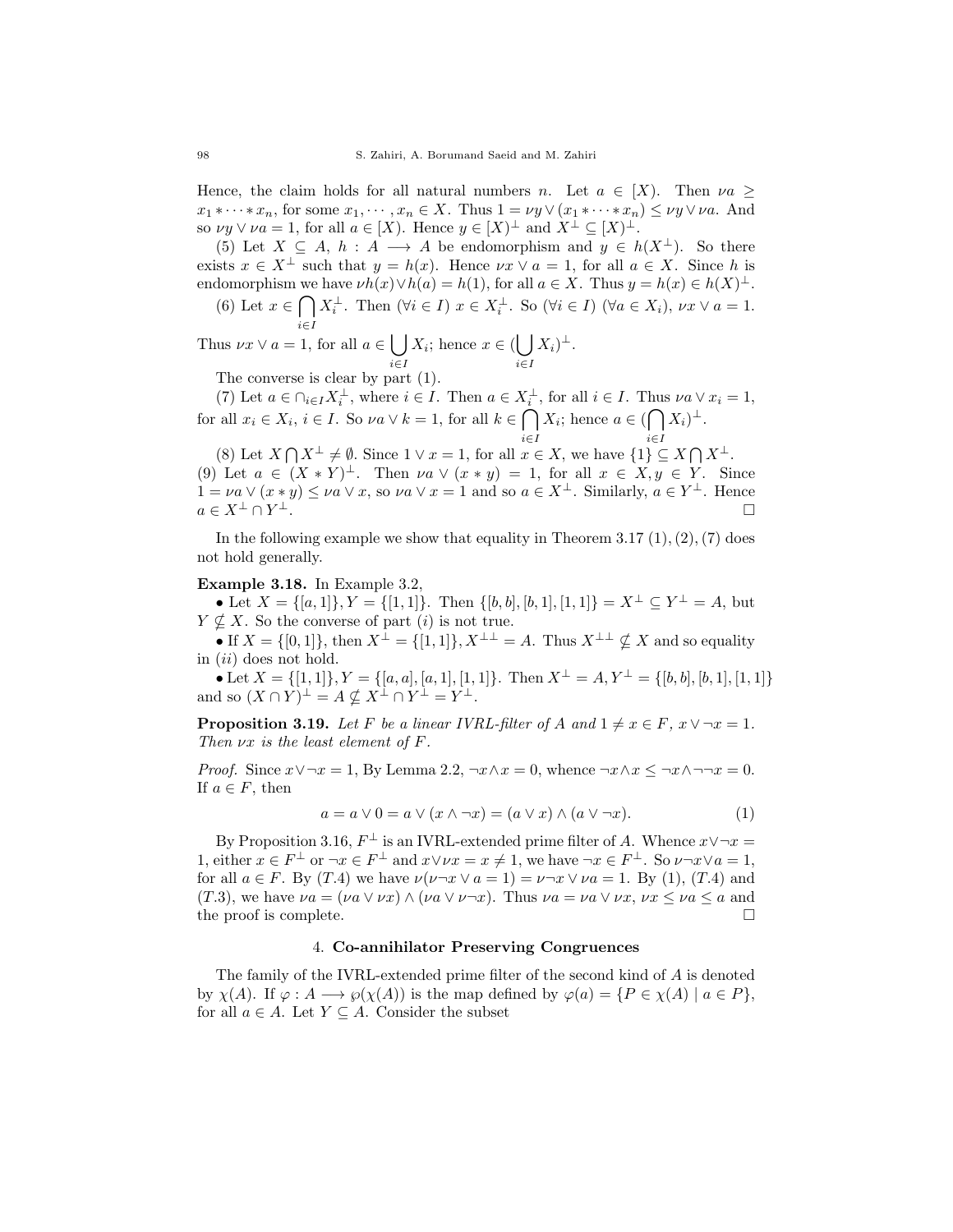$$
\psi(Y) = \{ P \in \chi(A) \mid Y \cap P \neq \emptyset \}.
$$

It is easy to see that  $\psi(Y) = \bigcup \{ \varphi(a) \mid a \in Y \}$ , for all  $a \in A$ .

Let  $\theta$  be a congruence relation of A. We will  $(a, b) \in \theta$  or  $a \equiv_{\theta} b$ . The equivalence class of an element  $a \in A$  is denoted by  $[a]_\theta = \{b \in A \mid a \equiv_\theta b\}$ . The canonical map with respect to  $\theta$  is the function  $q : A \longrightarrow A/\theta$  defined by  $q(a) = [a]_{\theta}$ .

**Definition 4.1.** Let  $\theta$  be a congruence relation of A. We say that  $\theta$  is a congruence preserving co-annihilator, or CP-congruence of A, if  $(CP)$  for each pair  $a, b \in$  $A, a \equiv_{\theta} b$  implies that each all  $x \in \{a\}^{\perp}$  there exists  $y \in \{b\}^{\perp}$  such that  $x \equiv_{\theta} y$ .

Example 4.2. In Example 3.2,

 $\theta = \{([b, b], [b, b]), ([b, 1], [b, 1]), ([1, 1], [1, 1]), ([b, 1], [b, b]), ([b, b], [b, 1]), ([1, 1], [b, b]),$  $([b, b], [1, 1]), ([1, 1], [b, 1]), ([b, 1], [1, 1])\}.$ 

is a congruence relation of A. Clearly,  $[b, 1] \equiv_{\theta} [b, b]$  as  $[b, 1]^{\perp} = \{[a, a], [a, 1], [1, 1]\} =$  $[b, b]^\perp$  then  $\theta$  is a CP-congruence of A.

If F is an IVRL-filter of A, then  $\equiv_F$  is not CP-congruence necessity:

**Example 4.3.** In Example 3.2, let  $F = \{[a, a], [a, 1], [1, 1]\}$ . Then

$$
\equiv_F = \theta =
$$

 $\{([1, 1], [1, 1]), ([a, a], [a, a]), ([a, 1], [a, 1]), ([a, a], [a, 1]), ([a, 1], [a, a]), ([a, 1], [1, 1]),$  $([1, 1], [a, 1]), ([a, a], [1, 1]), ([1, 1], [a, a])\}.$ 

Clearly,  $[1, 1] \equiv_F [a, 1]$ . we have  $\{[a, 1]\}^{\perp} = \{[b, b], [b, 1], [1, 1]\}$  and  $[1, 1]^{\perp} = A$ . So  $\theta$  is not a CP-congruence.

To indicate that the pair  $(a, b)$  satisfies the condition for each  $x \in \{a\}^{\perp}$  there exists  $y \in \{b\}^{\perp}$  such that  $x \equiv_{\theta} y$  for above definition we will use the following notation:

$$
(\{a\}^{\perp}, \{b\}^{\perp}) \in \overline{\theta}, \text{ or } \{a\}^{\perp} \equiv_{\overline{\theta}} \{b\}^{\perp}.
$$

Thus a congruence relation  $\theta$  is a CP-congruence if for all  $a, b \in A$ ,  $\{a\}^{\perp} \equiv_{\theta} \{b\}^{\perp}$ , whenever  $a \equiv_{\theta} b$ . Also, for every  $Y \subseteq \chi(A)$  the set

$$
\theta(Y) = \{(a, b) \in A^2 \mid \varphi(a) \cap Y = \varphi(b) \cap Y\},\
$$

is a congruence relation.

Clearly,  $\nu a \in [a]_{\theta}$ , for all  $a \in A$ .

**Lemma 4.4.** Let  $Y \subseteq \chi(A)$  and  $a \equiv_{\theta(Y)} b$ . Then the following conditions are equivalent:

 $(i) \{a\}^{\perp} \equiv_{\overline{\theta}(Y)} \{b\}^{\perp},$ (*ii*)  $\psi({a}^{\perp}) \cap Y = \psi({b}^{\perp}) \cap Y$ .

*Proof.*  $(i \Rightarrow ii)$  We prove that  $\psi({a}^{\perp}) \cap Y \subseteq \psi({b}^{\perp}) \cap Y$ . Let  $P \in \psi({a}^{\perp}) \cap Y =$  $\bigcup \{\varphi(e) \mid e \in \{a\}^{\perp} \} \cap Y$ . Then there exists  $e \in \{a\}^{\perp}$  such that  $e \in P$ . Since  $({a}^{\perp}, {b}^{\perp}) \in \overline{\theta}(Y)$ , there exists  $f \in {b}^{\perp}$  such that  $e \equiv_{\theta(Y)} f$ , so  $\varphi(e) \cap Y =$  $\varphi(f) \cap Y$ . Hence  $P \in \varphi(e) \cap Y = \varphi(f) \cap Y \subseteq \psi(\{b\}^{\perp}) \cap Y$ .

 $(ii \Rightarrow i)$  Let  $(ii)$  hold. Then

$$
\bigcup \{ \varphi(e) \mid e \in \{a\}^{\perp} \} \cap Y = \bigcup \{ \varphi(f) \mid f \in \{b\}^{\perp} \} \cap Y.
$$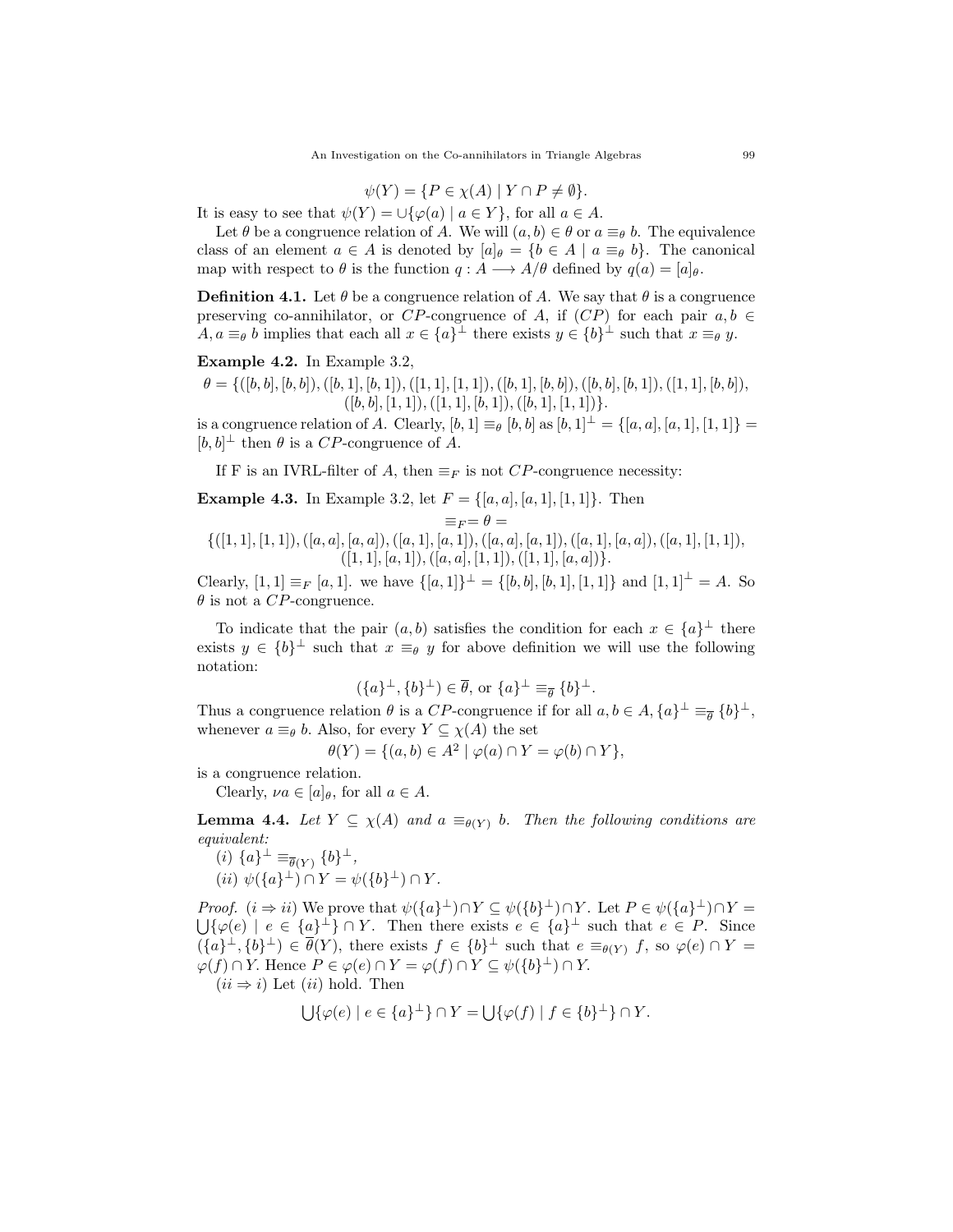If  $e \in \{a\}^{\perp}$ . We need to prove that there exists  $f \in \{b\}^{\perp}$  such that  $(e, f) \in \theta$ . We have:

$$
\varphi(e) \cap Y \subseteq \bigcup \{ \varphi(x) \mid x \in \{a\}^{\perp} \} \cap Y
$$
  
=  $\psi(\{a\}^{\perp}) \cap Y = \psi(\{b\}^{\perp}) \cap Y$   
=  $\bigcup \{ \varphi(y) \mid y \in \{b\}^{\perp} \} \cap Y$   
 $\subseteq \bigcup \{ \varphi(y) \mid x \in \{b\}^{\perp} \}.$ 

Since  $\varphi(e) \cap Y$  is closed, there are  $f_1, f_2, ..., f_n \in \{b\}^{\perp}$  such that

$$
\varphi(e) \cap Y \subseteq \varphi(f_1) \cup \ldots \cup \varphi(f_n) = \varphi(f_1 \vee \ldots \vee f_n) = \varphi(f).
$$

Hence  $\varphi(e) \cap Y = \varphi(e \vee f) \cap Y$ . Let  $h = e \vee f$ . Then  $e \equiv_{\theta(Y)} h$ . Since  $h \ge f$  and  $f \in \{b\}^{\perp}$ , we have  $h \in \{b\}$ <sup>⊥</sup>.

In  $MTL$ -triangle algebras we have:

**Theorem 4.5.** Let  $\theta$  be a congruence relation,  $Y \subseteq \chi(A)$  and  $\theta = \theta(Y)$ . Then the following conditions are equivalent:

(i) If  $a \equiv_{\theta} 1$ , then  $\{a\}^{\perp} \equiv_{\theta} A$ ,

(ii)  $\theta$  is an CP-congruence,

 $(iii)$   $[\lbrace a \rbrace^{\perp}]_{\theta} = \lbrace [a]_{\theta} \rbrace^{\perp}$ , for all  $a \in A$ ,

(iv) For all  $a, b \in A$ , if  $a \vee b \equiv_{\theta} 1$ , then there exists  $c \in A$  such that  $a \vee c = 1$ and  $c \equiv_\theta b$ .

*Proof.*  $(i \Rightarrow ii)$  Let  $a, b \in A$  be such that  $a \equiv_{\theta} b$ . By Lemma 4.4, we must prove  $\psi({a}^{\perp}) \cap Y = \psi({b}^{\perp}) \cap Y$ . Assume  $P \in \chi(A)$  such that  ${a}^{\perp} \cap P \neq \emptyset$  and  $1 = a \vee t \equiv_{\theta} b \vee t$ . Then  $\{a \vee t\}^{\perp} \equiv_{\theta} A$ , so

$$
\psi({a \vee t}^{\perp}) \cap Y = \psi(A) \cap Y = \chi(A) \cap Y = Y.
$$
\n(2)

Also, we have

$$
\varphi(t) \cap \psi(\{b\}^{\perp}) = \varphi(t) \cap \psi(\{b \vee t\}^{\perp}).
$$

Then by (2), we have

$$
\varphi(t) \cap \psi(\{b\}^{\perp}) \cap Y = \varphi(t) \cap \psi(\{b \lor t\}^{\perp}) \cap Y = \varphi(t) \cap Y.
$$

Since  $P \in \varphi(t) \cap Y, \{b\}^{\perp} \cap P \neq \emptyset$ , then  $\psi(\{a\}^{\perp}) \cap Y \subseteq \psi(\{b\}^{\perp}) \cap Y$ . The other inclusion is similar.

 $(ii \Rightarrow iii)$  We prove  $\{a\}^{\perp}$   $\phi \subseteq \{[a]_{\theta}\}^{\perp}$ , for all  $a \in A$ . Let  $[x]_{\theta} \in \{[a\}^{\perp}$   $\theta$ . Then there exists  $y \in \{a\}^{\perp}$  such that  $[x]_{\theta} = [y]_{\theta}$ . Since  $\nu y \vee a = 1$ ,

$$
[\nu y \vee a]_{\theta} = [\nu y]_{\theta} \vee [a]_{\theta} = [y]_{\theta} \vee [a]_{\theta} = [x]_{\theta} \vee [a]_{\theta} = [1]_{\theta}.
$$

So  $[x]_{\theta} \in \{[a]_{\theta}\}^{\perp}$ .

Conversely, let  $x \in A$  be such that  $[x]_\theta \in \{[a]_\theta\}^\perp$  but  $[x]_\theta \notin [\{a\}^\perp]_\theta$ . Then  $x \vee a \equiv_{\theta} 1$ . Since  $\{a\}^{\perp}$  is an IVRL-filter, there exists  $P_{\theta} \in \chi(A/\theta)$  such that  $[\{a\}^{\perp}] \cap P_{\theta} \neq \emptyset$  and  $[x]_{\theta} \in P_{\theta}$ . Since  $\theta : A \longrightarrow A/\theta$  is surjective,  $\{a\}^{\perp} \cap P = \emptyset$ , where  $P = q^{-1}(P_{\theta}) \in Y$ . Thus  $\theta$  is an CP-congruence and  $x \vee a \equiv_{\theta} \{1\}^{\perp} = A$ . Thus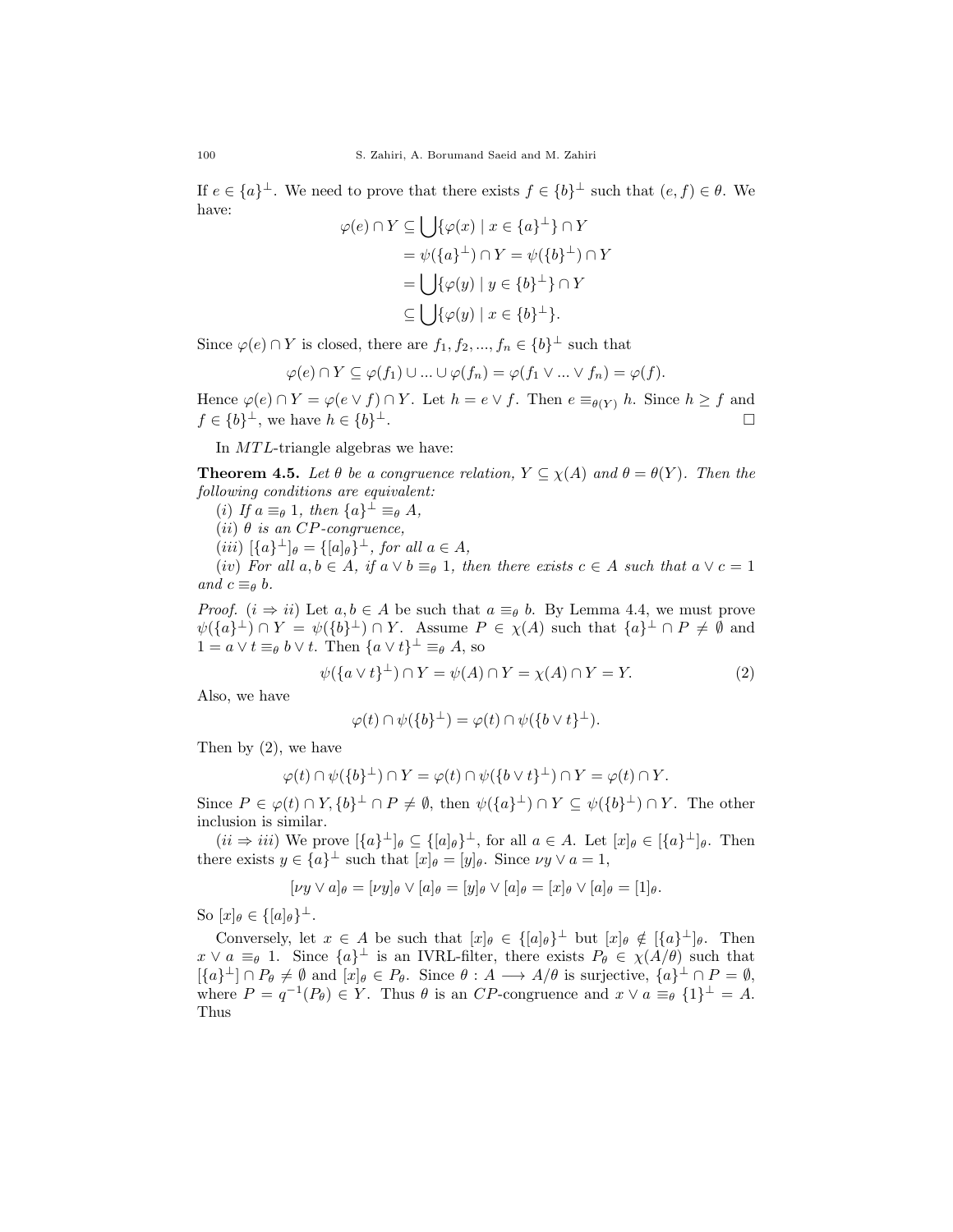$$
\psi(\lbrace x \lor a \rbrace^{\perp}) \cap Y = \chi(A) \cap Y = Y.
$$

So,  $Y \subseteq \psi({x \vee a}^{\perp})$  and  ${x \vee a}^{\perp} \cap P \neq \emptyset$ . Since  $x \in P \subseteq M$ , and  $a \in M$ , then  $x \vee a \in M$ , which is a contradiction. Therefore,  $\{[a]_\theta\}^\perp \subseteq [\{a\}^\perp]_\theta$ .

 $(iii \Rightarrow iv)$  Let  $a, b \in A$  be such that  $a \vee b \equiv_{\theta} 1$ . Then  $[b]_{\theta} \in \{[a]_{\theta}\}^{\perp} = [\{a\}^{\perp}]_{\theta}$ . So there exists  $c \in \{a\}^{\perp}$  such that  $c \equiv_{\theta} b$ .

 $(iv \Rightarrow i)$  Let  $a, b \in A$  be such that  $a \equiv_{\theta} 1$ . We prove that for every  $b \in A$  there exists  $c \in \{a\}^{\perp}$  such that  $b \equiv_{\theta} c$ . Let  $b \in A$ . Then  $a \vee b \equiv_{\theta} 1$ . Thus, there exists  $c \in A$  such that  $a \vee c = 1$  and  $c \equiv_{\theta} b$ .

**Definition 4.6.** A triangle algebra A have double co-annihilator property if for all  $a \in A$ , there exists  $b \in A$  such that  $a^{\perp \perp} = b^{\perp}$ , where

$$
a^{\perp \perp} = \{c \in A \mid \nu c \lor e = 1, \text{ for all } e \in a^{\perp}\}.
$$

Example 4.7. Clearly, triangle algebra A in Example 3.2, have double co-annihilator property.

**Theorem 4.8.** Let A have double co-annihilator property and  $\theta$  be a CP-congruence. Then  $A/\theta$  has double co-annihilator property.

*Proof.* We need to prove that for  $[a] \in A/\theta$  there exists  $[b] \in A/\theta$  such that  $[a]^{\perp \perp} =$  $[b]^\perp$ . Let  $a \in A$ . Since A is 1-triangle algebra, there exists  $b \in A$  such that  $a^{\perp \perp} = b^{\perp}$ . First we prove that  $[a^{\perp \perp}] \subseteq [a]^{\perp \perp}$ . Let  $[y] \in [a^{\perp \perp}]$ . Then there exists  $x \in a^{\perp \perp}$  such that  $[y] = [x]$ . Take an element  $[k] \in [a]^{\perp}$ . As  $[a]^{\perp} = [a^{\perp}]$ , there exists  $t \in a^{\perp}$  such that  $[k] = [t]$ . We note that  $x \vee t = 1$ , because  $x \in a^{\perp \perp}$ and  $t \in a^{\perp}$ . Then  $[y] \vee [k] = [x] \vee [t] = [x \vee t] = [1]$ . So,  $[y] \in [a]^{\perp \perp}$ . Hence,  $[b]^\perp = [b^\perp] = [a^{\perp \perp}] \subseteq [a]^{\perp \perp}.$ 

Now, we prove that  $[a]^{\perp \perp} \subseteq [b]^{\perp}$ . Let  $[x] \in [a]^{\perp \perp}$ . As  $a^{\perp \perp} = b^{\perp}, a^{\perp} = a^{\perp \perp \perp} = b^{\perp}$ .  $b^{\perp\perp}$ , and taking into account that  $b \in b^{\perp\perp}$ , we have  $\nu b \vee a = 1$ . Since  $\theta$  is congruence relation,  $[\nu b \vee a] = [b] \vee [a] = [1]$ . i.e.  $[b] \in [a]^\perp$ . As  $[x] \in [a]^\perp$ ,  $[x] \vee [b] = [1]$ , i.e  $[x] \in [b]^\perp.$ <sup>⊥</sup>.

## 5. Conclusion

In this paper we introduced the notions of co-annihilator of a subset  $X$  in triangle algebra A. Moreover, we show that  $X^{\perp}$  is an IVRI-filter of A. We investigated many important properties of the co-annihilators. Also, the special set  $D<sup>a</sup>$  is defined and the relation between this set and co-annihilators are considered and some properties of them are given. Finally, we defined CP-congruence and some results of them are founded. We proved  $\theta$  is an CP-congruence iff  $a \equiv_{\theta} 1$ , then  $\{a\}^{\perp} \equiv_{\theta} A$ .

In our future work, we will continue our study of algebraic properties of this special sets on triangle algebras, with the view to identify a classification for these structures.

Acknowledgements. We wish to thank the reviewers for excellent suggestions that have been incorporated into the paper.